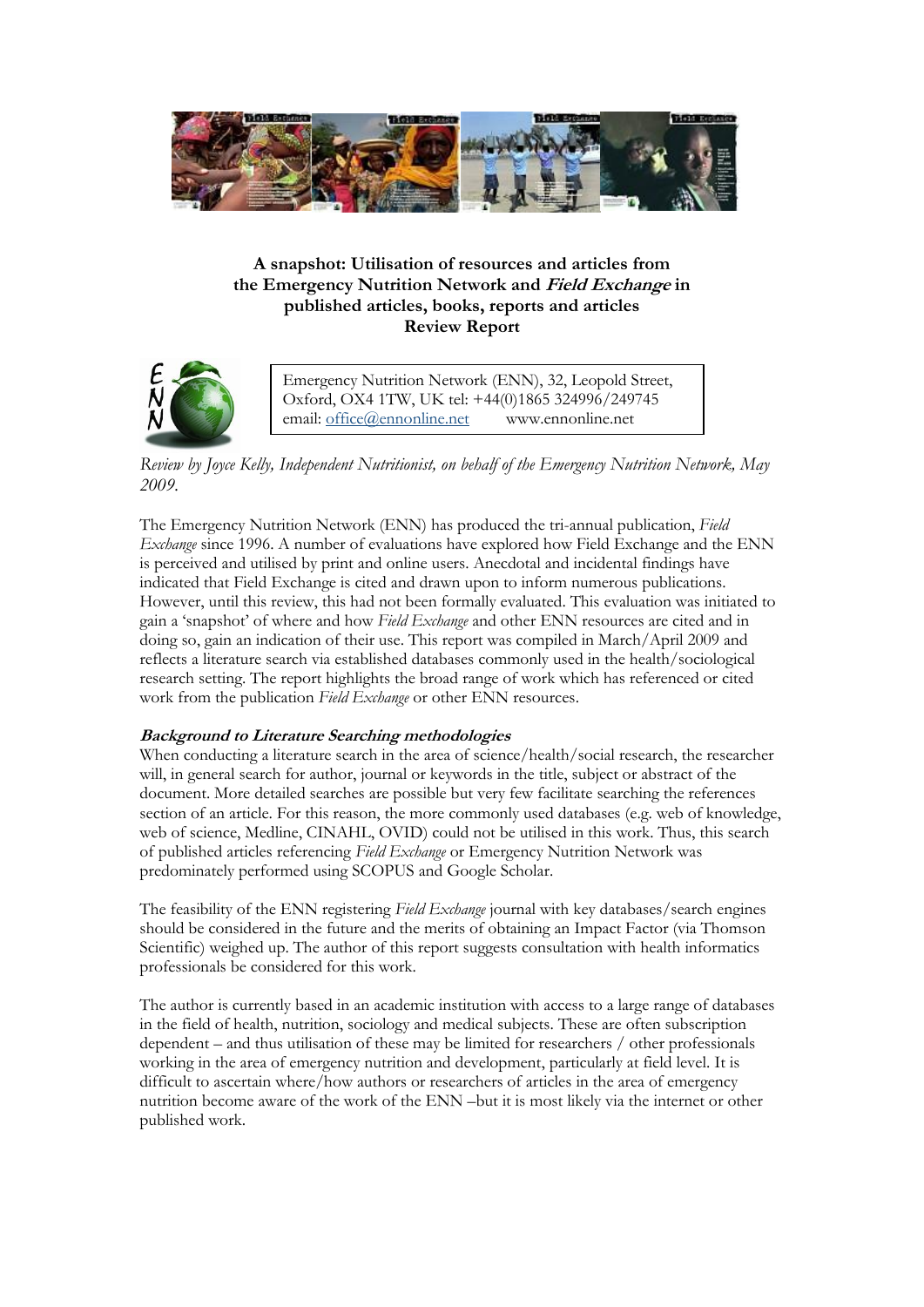As on 29th April 2009, a Google search for 'emergency nutrition' resulted in the ENN being the first link from 271,000 listed. A search for 'malnutrition' lists ENN as the 201<sup>st</sup> hit, and  $\sim$ 350<sup>th</sup> for 'malnutrition in developing countries' from 43,200 hits.

#### **Methodology:**

<u>.</u>

Scopus and Google Scholar were utilised to identify published articles referencing the work of ENN. Scopus is considered the largest abstract and citation database of research literature and quality web sources covering over 16,000 peer-reviewed journals from more than 4,000 publishers. A Google scholar search was also conducted and results from both combined and checked for duplicates.

The Journal Citation Reports (JCR) of the Science Citation Index (SCI), published by the Institute of Scientific Information (ISI), provides the Journal Impact factor figures. The impact factor<sup>1</sup> for each journal was sourced via Journal Citation Reports (based on 2007 ratings). It should be noted that not all journals have Journal Citation reports available. Journals with lower circulation (as occurs with increasing specialisation of the journal), regardless of the scientific merit of their contents, will never obtain high impact factors in an absolute sense. This does not in any way reflect their credibility nor impact in the specialist area of international aid and emergency. Broader themed journals e.g. Lancet, cover a wide range of topics with a broad range of readership and thus have a higher impact factor.

#### **Section A: Journals**

Thirty-two peer-reviewed journals published a total of 66 journal articles, each citing one or more articles from *Field Exchange* or ENN resources. These are outlined in Table 1, in alphabetical order, and include the Impact factor when available.

| Source title                                 | Year | Number of<br><b>Articles citing</b><br>work by ENN<br>by year &<br>Journal | Total #<br>articles citing<br>ENN in<br>journal | Impact factor* |
|----------------------------------------------|------|----------------------------------------------------------------------------|-------------------------------------------------|----------------|
| African Journal of AIDS Research             | 2007 | $\mathbf{1}$                                                               | $\mathbf{1}$                                    | N/A            |
| Archives of Disease in Childhood             | 2007 | $\mathbf{1}$                                                               | $\mathbf{1}$                                    | 2.786          |
| Australian J Human Right                     | 2002 | $\mathbf{1}$                                                               | $\mathbf{1}$                                    | N/A            |
| <b>British Journal of Nutrition</b>          | 2001 | $\mathbf{1}$                                                               | $\mathbf{1}$                                    | 2.339          |
| <b>British Medical Journal</b>               | 2001 | $\mathbf{1}$                                                               | $\mathbf{1}$                                    | 9.723          |
| Bulletin of the World Health<br>Organization | 2005 | $\mathbf{1}$                                                               | $\mathbf{1}$                                    | 4.019          |
| Conflict and health                          | 2007 | $\mathbf{1}$                                                               | 1                                               | N/A            |

#### **Table 1: Journals citing ENN resources sorted by Impact factor**  $*N/A - Not available$

 $<sup>1</sup>$  The impact factor of a journal is a measure of the frequency with which the 'average article' in a</sup> journal has been cited in a particular year. It is useful for evaluating a journal's relative importance, especially if compared to others in the same field.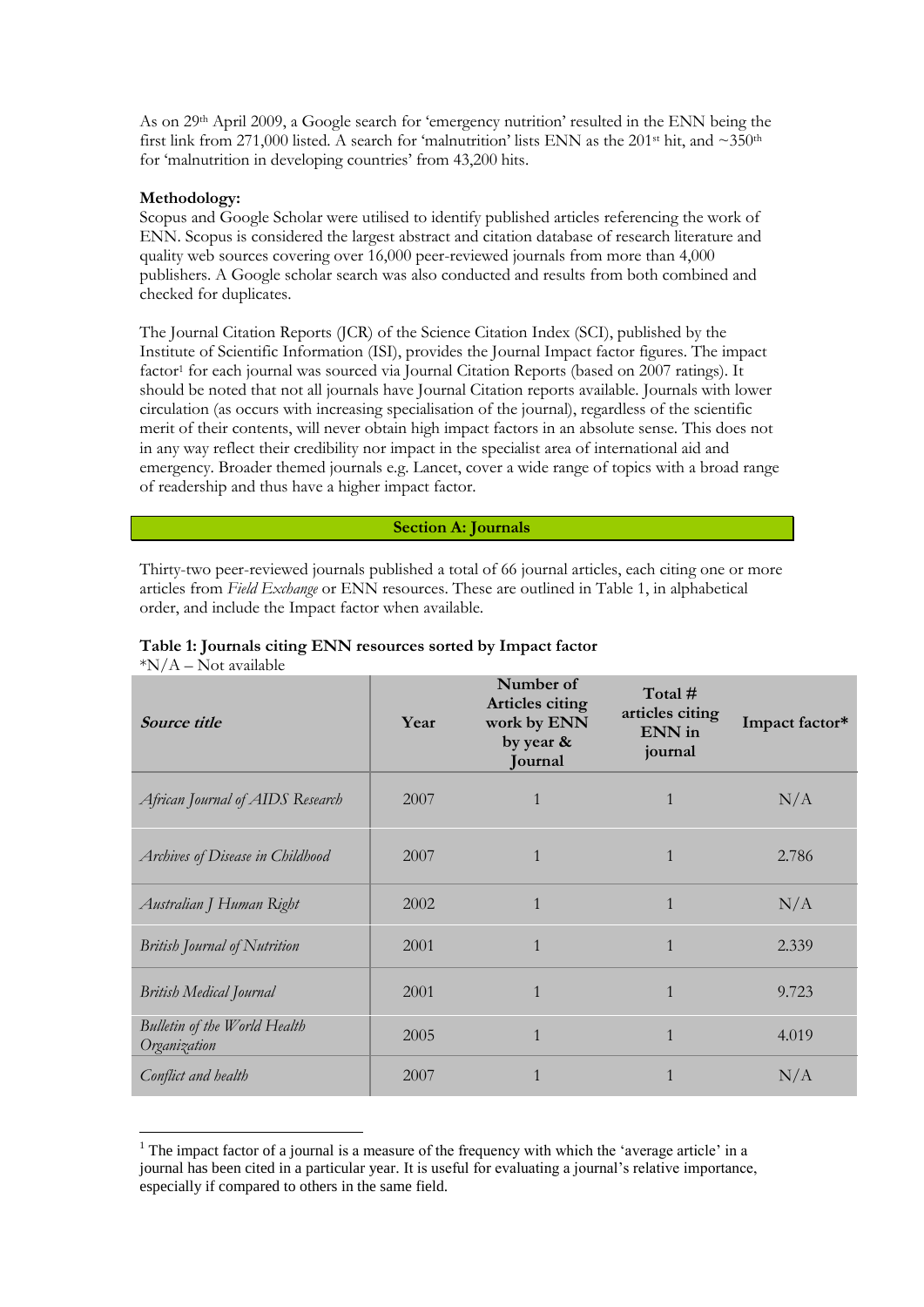|                                                        | 1998 | $\sqrt{2}$     |                |           |
|--------------------------------------------------------|------|----------------|----------------|-----------|
|                                                        | 1999 | $\overline{3}$ |                |           |
|                                                        | 2001 | $\mathbf{1}$   |                |           |
| <b>Disasters</b>                                       | 2003 | 1              | 11             | N/A       |
|                                                        | 2004 | $\overline{2}$ |                |           |
|                                                        | 2005 | $\mathbf{1}$   |                |           |
|                                                        | 2009 | $\mathbf{1}$   |                |           |
| Emergency                                              | 2002 | $\mathbf{1}$   | $\mathbf{1}$   | N/A       |
| Emerging Themes in Epidemiology                        | 2007 | $\mathbf{1}$   | $\,1$          | N/A       |
| Family Medicine                                        | 2003 | $\mathbf{1}$   | $\mathbf{1}$   | 1.878     |
|                                                        | 1998 | $\overline{2}$ |                |           |
|                                                        | 2002 | $\mathbf{1}$   |                |           |
|                                                        | 2003 | $\mathbf{1}$   |                |           |
| Food and Nutrition Bulletin                            | 2004 | $\mathbf{1}$   | 11             | 0.778     |
|                                                        | 2006 | $\overline{4}$ |                |           |
|                                                        | 2007 | $\mathbf{1}$   |                |           |
|                                                        | 2008 | $\mathbf{1}$   |                |           |
| Journal of Microfinance                                | 2005 | $\mathbf{1}$   | $\,1$          | N/A       |
|                                                        | 2002 | $\mathbf{1}$   |                |           |
| Journal of Nutrition                                   | 2005 | $\mathbf{1}$   | $\overline{3}$ | 3.771     |
|                                                        | 2009 | $\mathbf{1}$   |                |           |
| Journal of Pediatric Gastroenterology<br>and Nutrition | 2008 | $\mathbf{1}$   | $\mathbf{1}$   | 2.102     |
| Journal of Refugee Studies                             | 2007 | 1              | $\mathbf{1}$   | N/A       |
|                                                        | 2001 | $\mathbf{1}$   | $\overline{2}$ |           |
| Journal of the American Medical<br>Association         | 2005 | $\mathbf{1}$   |                | 25.547    |
|                                                        | 1999 | 1              |                |           |
|                                                        | 2003 | $\mathbf{1}$   |                |           |
| Lancet                                                 | 2004 | $\overline{4}$ | 9              | 28.638    |
|                                                        | 2005 | $\mathbf{1}$   |                |           |
|                                                        | 2006 | $\mathbf{1}$   |                |           |
|                                                        | 2008 | $\mathbf{1}$   |                |           |
| Maternal and Child Nutrition                           | 2007 | $\mathbf{1}$   | $\overline{2}$ | 1.277     |
|                                                        | 2009 | $\mathbf{1}$   |                | 1.277     |
| Mots pluriels                                          | 2002 | $\mathbf{1}$   | $\,1$          | $\rm N/A$ |
| Online Journal of Issues in Nursing                    | 2006 | $\mathbf{1}$   | $\mathbf{1}$   | $\rm N/A$ |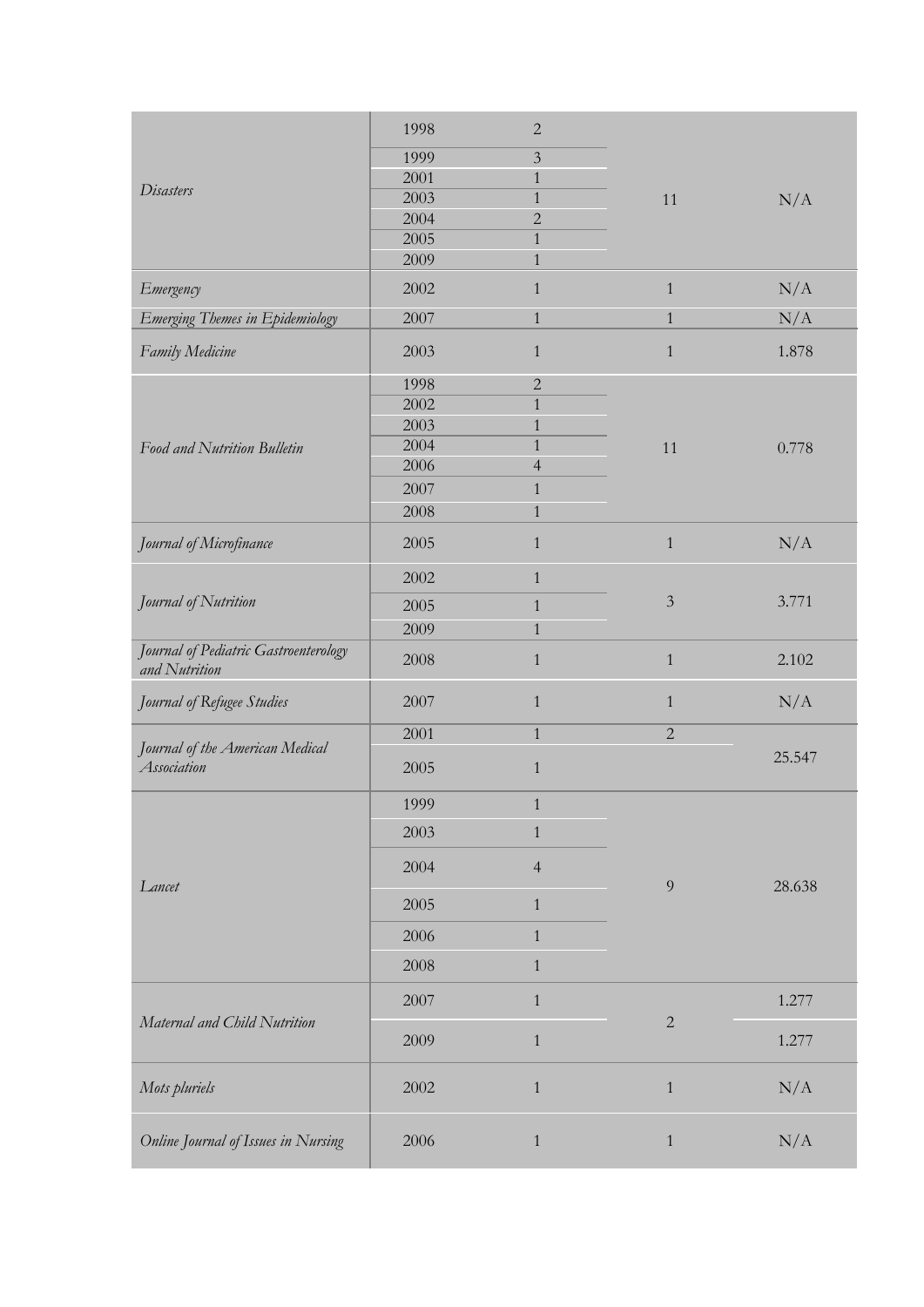| Prehospital and disaster medicine                                 | 2001 | 2            | $\mathbf{1}$   | N/A   |
|-------------------------------------------------------------------|------|--------------|----------------|-------|
| Proceedings of the Nutrition Society                              | 2002 | $\mathbf{1}$ | $\mathbf{1}$   | 3.931 |
|                                                                   | 2002 | $\mathbf{1}$ |                |       |
| <b>Public Health Nutrition</b>                                    | 2007 | $\mathbf{1}$ | $\overline{2}$ | 1.858 |
| Quality and Safety in Health Care                                 | 2001 | $\mathbf{1}$ | $\mathbf{1}$   | N/A   |
| Quarterly Journal of International<br><b>Agriculture</b>          | 2007 | $\mathbf{1}$ | $\mathbf{1}$   | N/A   |
| Revue de Medecine Interne                                         | 2005 | $\mathbf{1}$ | $\mathbf{1}$   | 0.466 |
| Seminars in Fetal and Neonatal<br>Medicine                        | 2006 | $\mathbf{1}$ | $\mathbf{1}$   | N/A   |
| Social Science and Medicine                                       | 2005 | $\mathbf{1}$ | $\mathbf{1}$   | N/A   |
| Southeast Asian Journal of Tropical<br>Medicine and Public Health | 2008 | $\mathbf{1}$ | $\mathbf{1}$   | N/A   |
| Tropical Medicine and International<br>Health                     | 1999 | $\mathbf{1}$ | $\mathbf{1}$   | N/A   |
| World Health & Population                                         | 2006 | $\mathbf{1}$ | $\mathbf{1}$   | N/A   |

**Section B: Books**

In addition to peer-reviewed journals, work from the ENN has also been utilised as reference material in a variety of books published – focusing on political science, aid and development and nutrition. A Google Book search combined with the results from Scopus and Google scholar resulted in 34 books all citing the work of the ENN.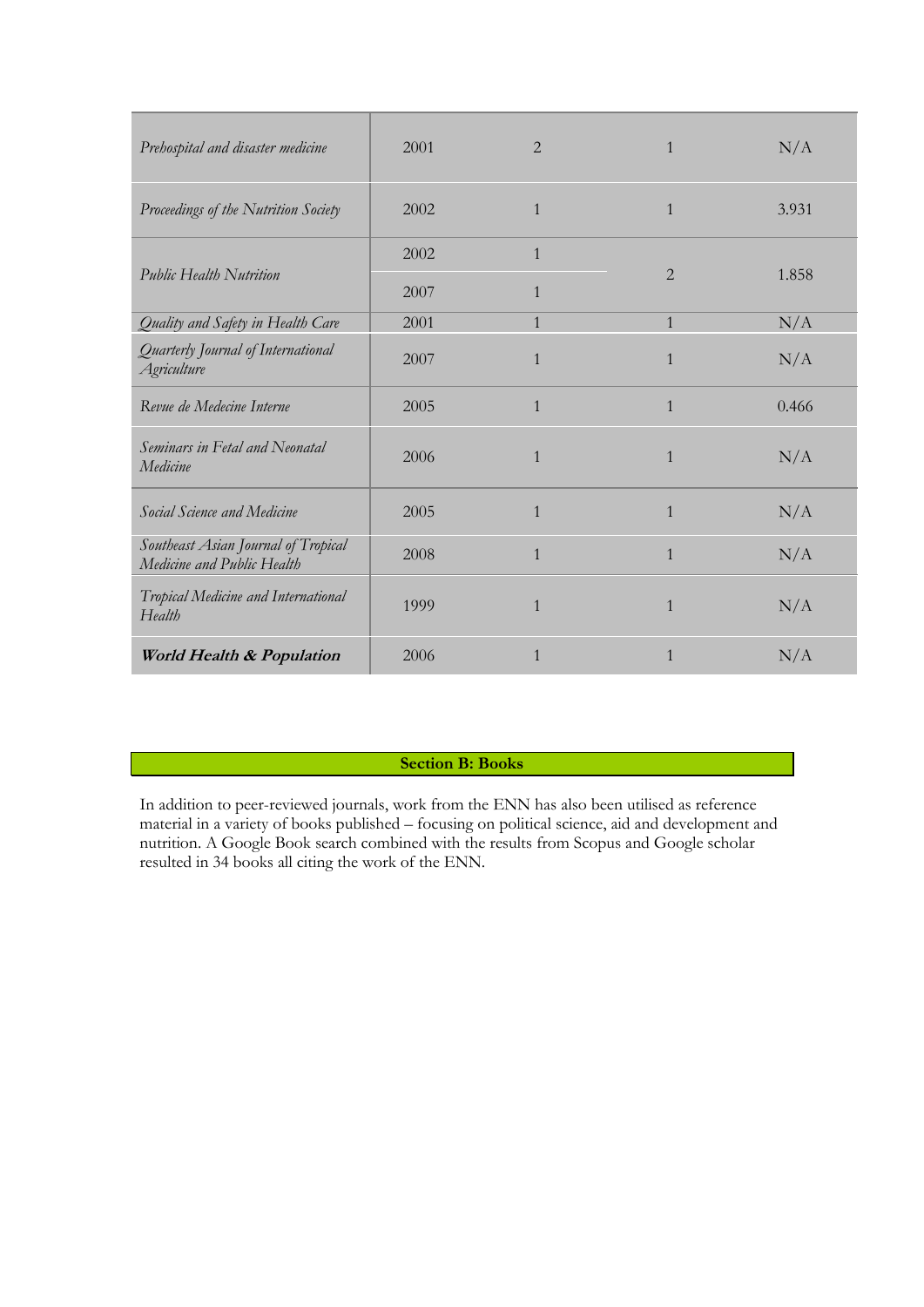# **Table 2: Published Books citing work of the Emergency Nutrition Network**

| Title                                                                            | <b>Authors</b>                                                                                                     | <b>Publishers</b>                    | <b>ISBN</b>                       |
|----------------------------------------------------------------------------------|--------------------------------------------------------------------------------------------------------------------|--------------------------------------|-----------------------------------|
| Hunger: an unnatural history                                                     | By Sharman Apt Russell                                                                                             | Basic Books, 2005                    | ISBN 0465071635,<br>9780465071630 |
| Rights in exile: Janus-faced humanitarianism                                     | By Guglielmo Verdirame, Barbara E.<br>Harrell-Bond, Zachary Lomo,<br>Hannah Garry, Albie Sachs                     | Berghahn Books, 2005                 | ISBN 1845451031,<br>9781845451035 |
| Nutrition in public health: principles, policies, and<br>practice                | By Arlene J. Spark                                                                                                 | CRC Press, 2007                      | ISBN 0849314739,<br>9780849314735 |
| Stillen: Frühkindliche Ernährung und reproduktive<br>Gesundheit                  | By Veronika Scherbaum, Ursula<br>Kretschmer                                                                        | Deutscher Ärzteverlag,<br>2003       | ISBN 3769104072,<br>9783769104073 |
| Freedom from want: the human right to adequate food                              | By George Kent                                                                                                     | Georgetown University<br>Press, 2005 | ISBN 1589010566,<br>9781589010567 |
| International government information and country<br>information: a subject guide | By Andrea Marie Morrison, Barbara<br>J. Mann                                                                       | Greenwood Publishing<br>Group, 2004  | ISBN 1573564796,<br>9781573564793 |
| Goldberger's war: the life and work of a public health<br>crusader               | by Kraut                                                                                                           | Hill and Wang: New<br>York, 2003     | ISBN 0-8090-1637-0                |
| Nutrition and Health in Developing Countries Edition:<br>2,                      | By Richard D. Semba, Martin W.<br>Bloem, Peter Piot, M.D. Ph.D.<br>(FRW)                                           | Humana Press, 2008                   | ISBN 193411524X,<br>9781934115244 |
| Hijas de Erin                                                                    | By Antrazyt (Stephen Devereux,<br>Bapu Vaitla, Samuel Hauensten Swan Icaria Editorial<br>(Acción contra el Hambre) |                                      | ISBN 8498880300,<br>9788498880304 |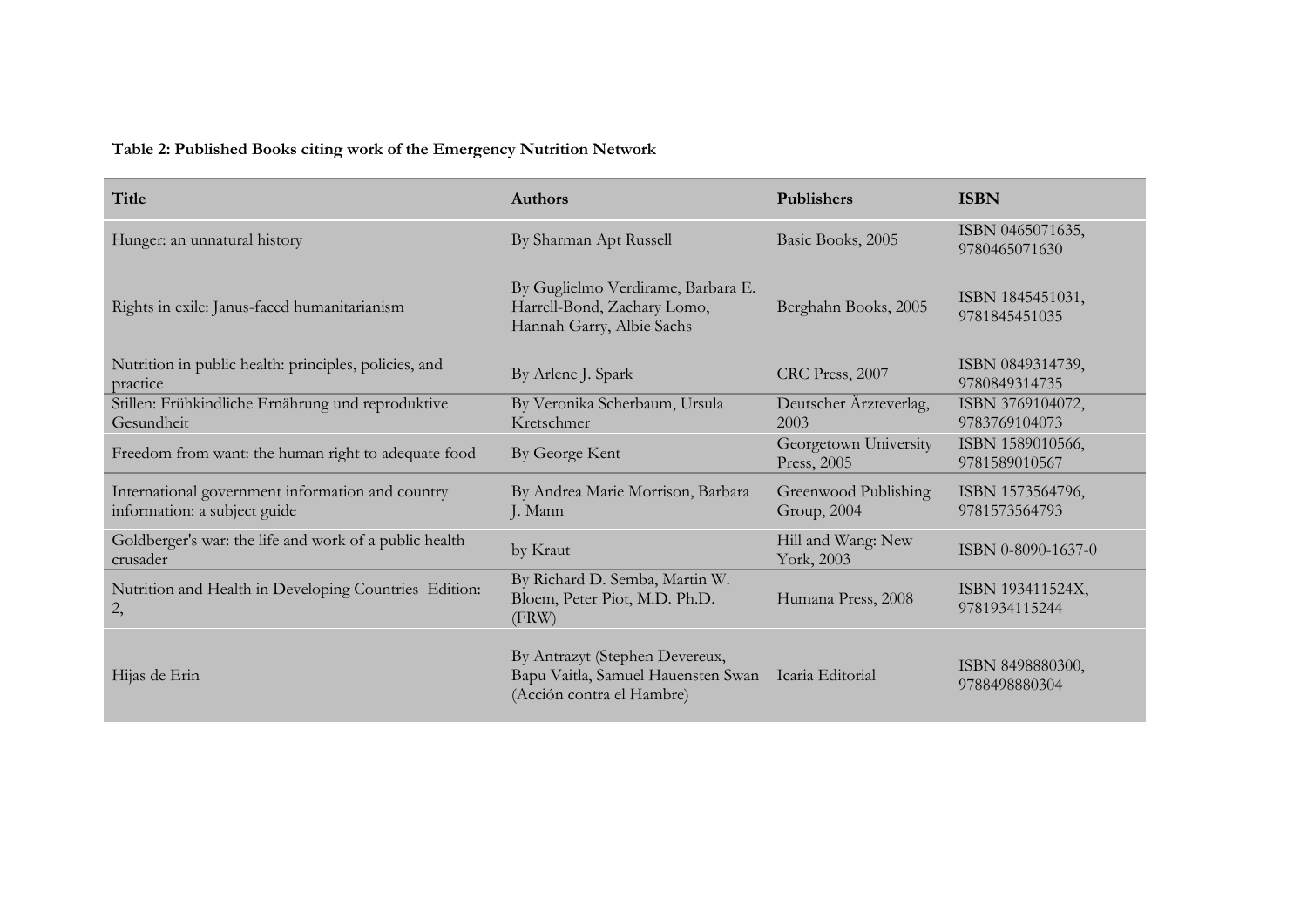| Malnutrition: Webster's Quotations, Facts and Phrases                                | By Icon Group International, Inc.<br>Compiled by Icon Group<br>International, Inc.                                                                                     | <b>ICON</b> Group<br>International, Inc., 2008                                      | ISBN 0546663427,<br>9780546663426 |
|--------------------------------------------------------------------------------------|------------------------------------------------------------------------------------------------------------------------------------------------------------------------|-------------------------------------------------------------------------------------|-----------------------------------|
| World disasters report 2000 focus on public health                                   | By Fédération internationale des<br>sociétés de la Croix-Rouge et du<br>Croissant-Rouge, International<br>Federation of Red Cross and Red<br><b>Crescent Societies</b> | International Federation<br>of Red Cross and Red<br><b>Crescent Societies, 2000</b> | ISBN 9291390666,<br>9789291390663 |
| Achieving Food and Nutrition Security (Action to meet<br>the global challenge)       | (Klennert K. Ed.)                                                                                                                                                      | Internationale<br>Weiterbildung und<br>Entwicklung gGmbH,<br>Bonn (Germany) 2005    | ISBN 3-937235-71-X                |
| Core Curriculum for Lactation Consultant Practice<br>Edition: 2,                     | By Rebecca Mannel, Patricia J.<br>Martens, Marsha Walker,<br><b>International Lactation Consultant</b><br>Association                                                  | Jones & Bartlett<br>Publishers, 2007                                                | ISBN 0763745030,<br>9780763745035 |
| Niger 2005, une catastrophe si naturelle                                             | By Xavier Crombé, Jean-Hervé<br>Jézéquel, Jean-Hervé Bradol                                                                                                            | KARTHALA Editions,<br>2007                                                          | ISBN 2845869282,<br>9782845869288 |
| Fear of persecution: global human rights, international<br>law, and human well-being | By James Daniel White, Anthony J.<br>Marsella                                                                                                                          | Lexington Books, 2007                                                               | ISBN 0739115669,<br>9780739115664 |
| Understanding global health.                                                         | William H. Markle, Melanie A.<br>Fisher, Raymond A. Smego.                                                                                                             | McGraw-Hill<br>Professional, 2007                                                   | ISBN 0071487840,<br>9780071487849 |
| Child Health in Complex Emergencies                                                  | By William J. Moss, Joseph L.<br>Mailman                                                                                                                               | National Academies<br>Press, 2006                                                   | ISBN 0309100631,<br>9780309100632 |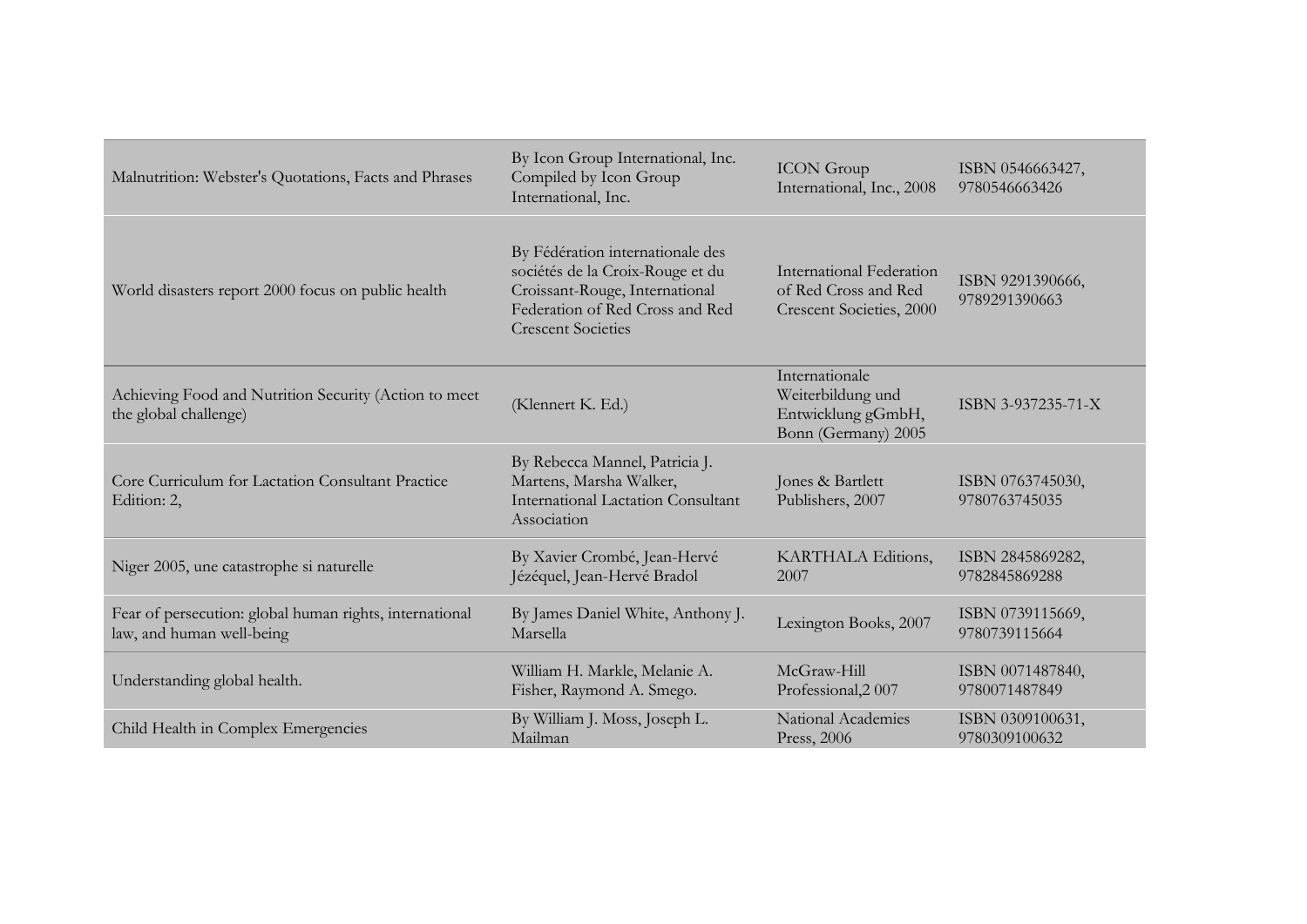| Internally displaced, refugees and returnees from and in<br>the Sudan: a review                                                                             | By Desirée Nilsson                                                                                                     | Nordic Africa Institute,<br>2000                                      | ISBN 9171064664,<br>9789171064660 |
|-------------------------------------------------------------------------------------------------------------------------------------------------------------|------------------------------------------------------------------------------------------------------------------------|-----------------------------------------------------------------------|-----------------------------------|
| Aid in Conflict.                                                                                                                                            | By Matthew Clarke                                                                                                      | Nova Publishers,                                                      | ISBN 1594549753,<br>9781594549755 |
| Système de Notification Des Pays Créanciers Sur Les<br>Activités D'aide: Aid Activities in Africa 2001-2002                                                 | By OECD Staff, Organisation for<br>Economic Co-operation and<br>Development. Development<br>Assistance Committee, OECD | OECD Publishing, 2003                                                 | ISBN 9264103325,<br>9789264103320 |
| INASP-Health directory 2003/2004: including INASP<br>health links                                                                                           | By International Network for the<br>Availability of Scientific Publications<br>(INASP) Published by INASP, 2003        | Original from the<br>University of Michigan<br>Digitized Jul 18, 2008 | ISBN 1902928148,<br>9781902928142 |
| Working Paper 191 A Critical Review of Approaches to<br>Assessing and Monitoring Livelihoods in Situations of<br>Chronic Conflict and Political Instability |                                                                                                                        | Overseas Development<br>Institute                                     | ISBN: 0 85003 629 1 8             |
| Rebuilding communities in a refugee settlement: a<br>casebook from Uganda                                                                                   | By Lina Payne                                                                                                          | Oxfam, 1998                                                           | ISBN 0855983949,<br>9780855983949 |
| Cash-transfer programming in emergencies                                                                                                                    | By Pantaleo Cretì, Susanne Jaspars,<br>Oxfam GB., Oxfam                                                                | Oxfam, 2006                                                           | ISBN 0855985631,<br>9780855985639 |
| Humanitarian Programmes and HIV and AIDS: A<br>Practical Approach to Mainstreaming                                                                          | By Vivien Margaret Walden, Marion<br>O'Reilly, Mary Yetter                                                             | Oxfam, 2007                                                           | ISBN 0855985623,<br>9780855985622 |
| Holding corporations accountable: corporate conduct,<br>international codes, and citizen action                                                             | By Judith Richter                                                                                                      | Palgrave Macmillan,<br>2001                                           | ISBN 1856499847,<br>9781856499842 |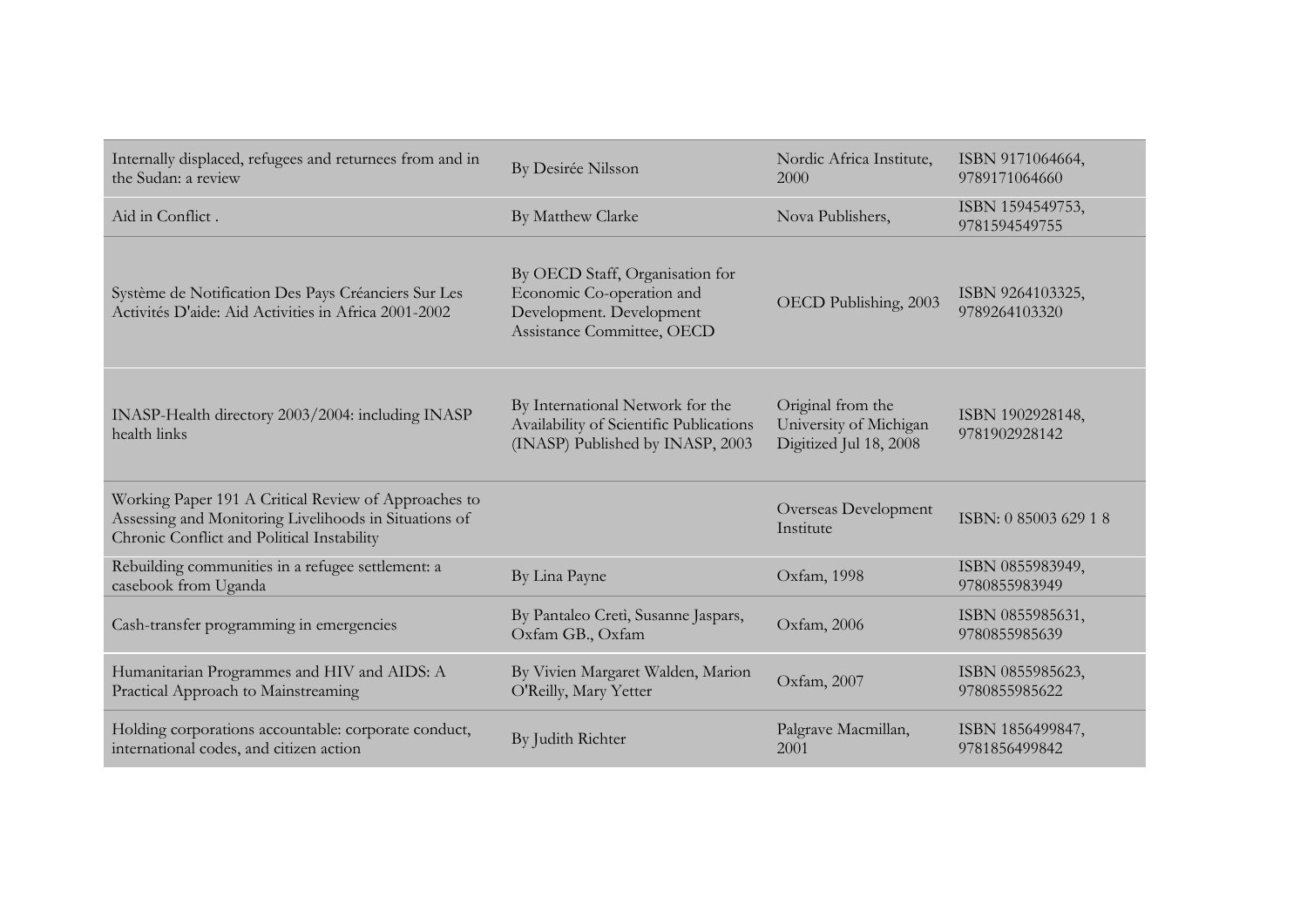| Food Insecurity, Vulnerability and Human Rights Failure                                        | By Basudeb Guha-Khasnobis, Shabd<br>S. Acharya, Benjamin Davis                                                | Palgrave Macmillan,<br>2007          | ISBN 0230553575,<br>9780230553576 |
|------------------------------------------------------------------------------------------------|---------------------------------------------------------------------------------------------------------------|--------------------------------------|-----------------------------------|
| Reconstructing Agriculture in Afghanistan: Agriculture<br>and Food Security                    | by Adam Pain (Editor), Jacky Sutton<br>(Editor)                                                               | Practical Action<br>Publishing, 2007 | ISBN "1853396346"                 |
| Food aid and human security                                                                    | By Edward J. Clay, Olav Stokke,<br>European Association of<br>Development Research and Training<br>Institutes | Routledge, 2000                      | ISBN 0714650846,<br>9780714650845 |
| Policy Analysis for effective development: strengthening<br>transition economies               | By Kristin Morse, Raymond J Struyk                                                                            | <b>TERI</b> Press                    | ISBN 8179930831,<br>9788179930830 |
| Starvation in Africa                                                                           | By Linley Erin Hall.                                                                                          | The Rosen Publishing<br>Group        | ISBN 140420976X,<br>9781404209763 |
| WHO Baby Friendly Hospital Initiative, Revised,<br>Updated and Expanded                        | <b>WHO</b>                                                                                                    | WHO, UNICEF 2006                     | ISBN 9241595019                   |
| For Protection and Promotion: The Design and<br><b>Implementation of Effective Safety Nets</b> | By Margaret Grosh, Carlo Del<br>Ninno, Emil Tesliuc, Azedine<br>Ouerghi                                       | World Bank<br>Publications, 2008     | ISBN 0821375814,<br>9780821375815 |
| Environmental health in emergencies and disasters: a<br>practical guide                        | By Benjamin Wisner, John Adams,<br>World Health Organization                                                  | World Health<br>Organization, 2002   | ISBN 9241545410,<br>9789241545419 |

**Contract Contract Contract**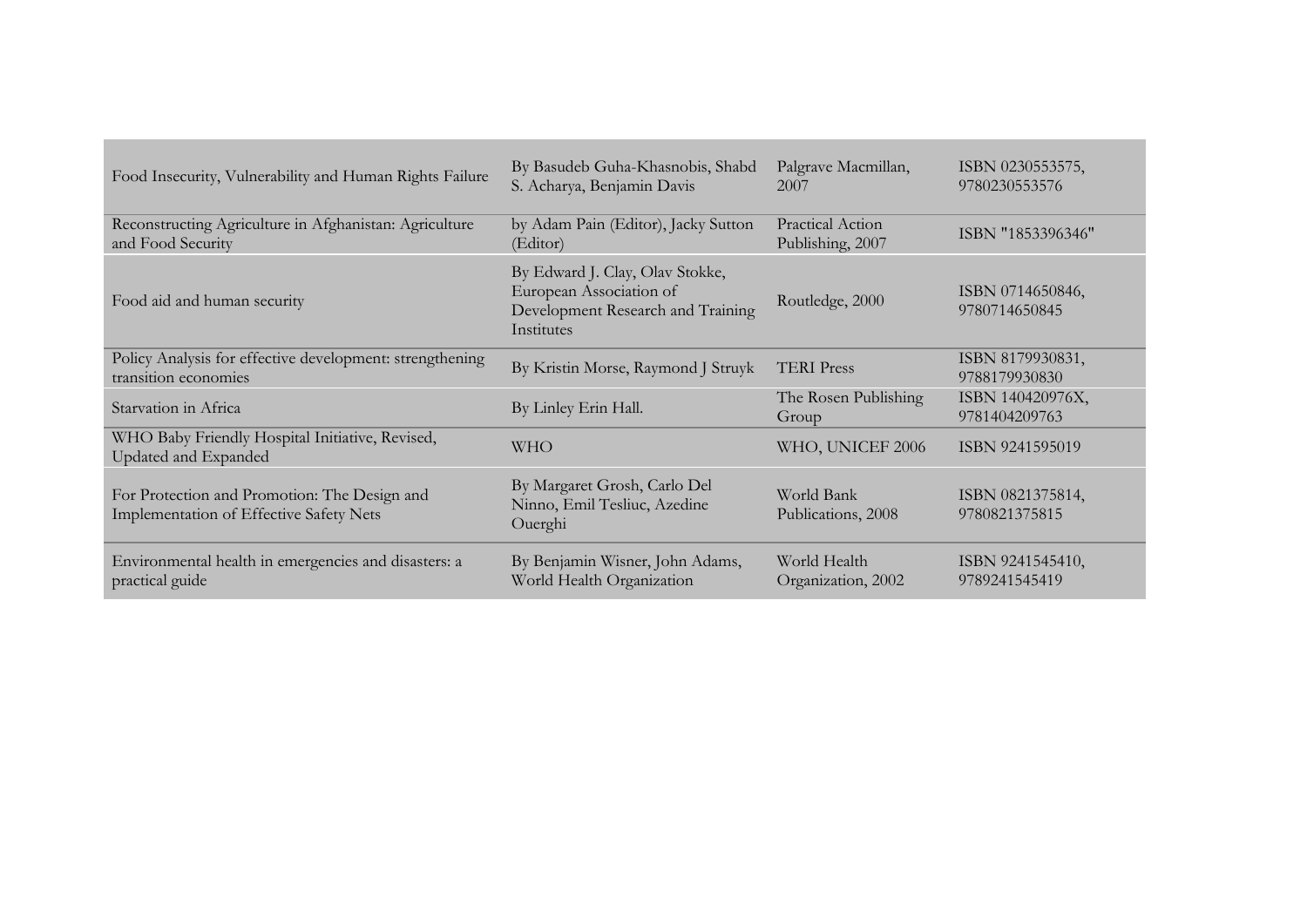# **Section C: Other Reports**

A sample of other reports identified via the Google Scholar and SCOPUS search include evaluation reports, research pieces, interim funding reports or even include training manuals.

# **Table 3. Other reports citing ENN or Field Exchange**

| Title/Source                                                                                                                                                             | Author/Organisation (unless<br>already specified)                                                                                                  | Institution  | Year |
|--------------------------------------------------------------------------------------------------------------------------------------------------------------------------|----------------------------------------------------------------------------------------------------------------------------------------------------|--------------|------|
| Assessment and improvement of care for AIDS-<br>affected children under age 5                                                                                            | International Center for Early<br>Childhood Development report.                                                                                    | <b>AED</b>   | 2000 |
| SWP-CPN Analysis and Evaluation Paper (AEP)<br>I/VII, Humanitarian Assistance in Sudan in 1998,                                                                          | Una Macaskill.                                                                                                                                     | AEP          | 1999 |
| Participation by the Affected Population in Relief<br>Operations: A Review of the Experience of DEC<br>Agencies during the Response to the 1998 Famine in<br>South Sudan | ALNAP report                                                                                                                                       | <b>ALNAP</b> | 2000 |
| "Those with no means of support": Malawi<br>Vulnerability Targeting Study.                                                                                               | CARE USA's Southern and West<br>African Regional Management<br>Unit in conjunction with World<br>Food Program's Southern Africa<br>Regional Bureau | CARE / WFP   | 2006 |
| Evaluation of the Department of International<br>Development's Support to The Active Learning<br>Network for Accountability and Performance Report                       | Department for International<br>Development (DFID), UK<br>Government.                                                                              | <b>DFID</b>  | 2004 |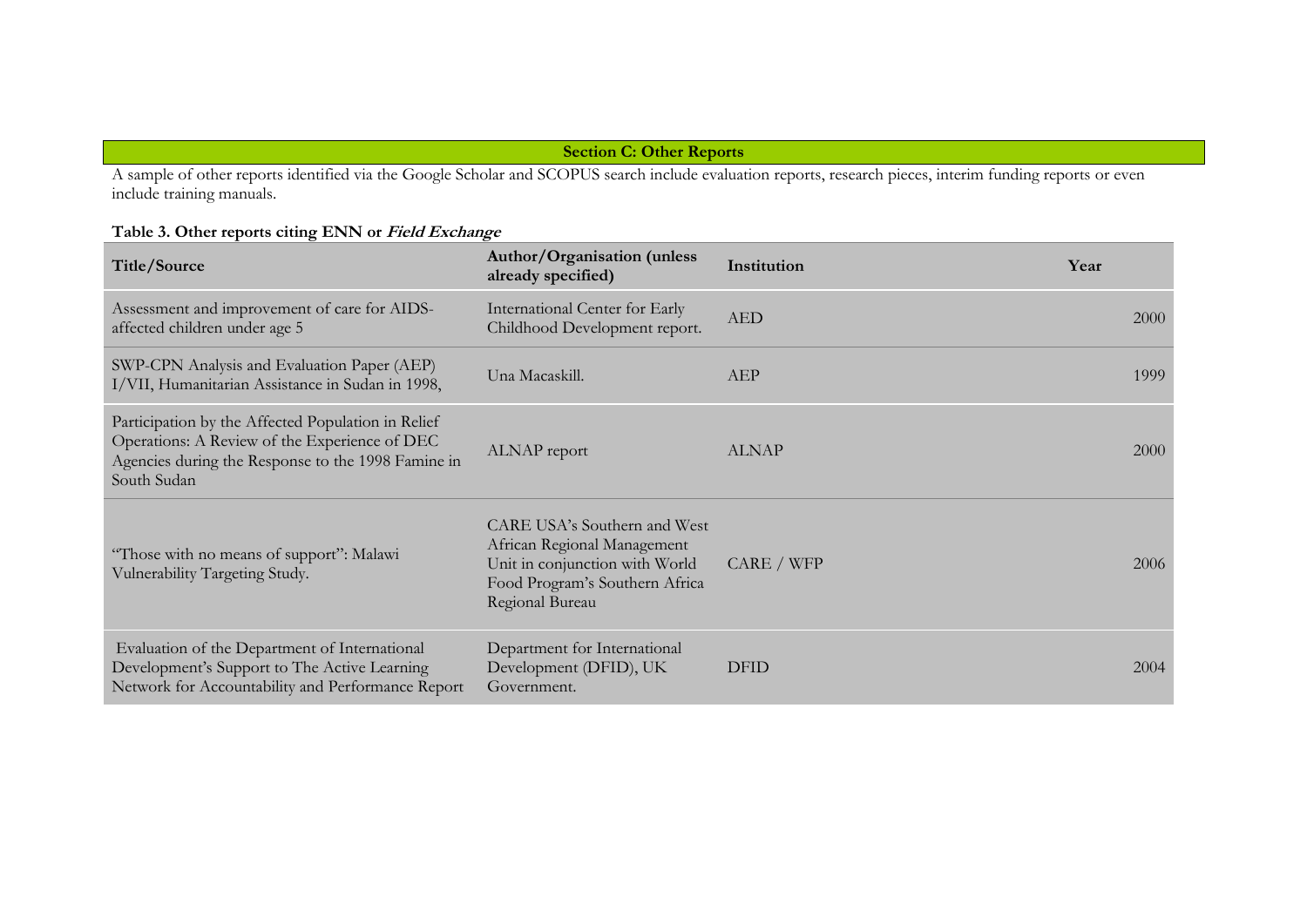| Africa environment outlook: case studies : human<br>vulnerability to environmental change                                                                                                                                                       | By United Nations Environment<br>Programme, Original from the<br>University of Michigan                                                                | Earthprint Limited on behalf of the United<br>Nations Environment Programme, 2004<br>Digitized Oct 6, 2008 | 2004 |
|-------------------------------------------------------------------------------------------------------------------------------------------------------------------------------------------------------------------------------------------------|--------------------------------------------------------------------------------------------------------------------------------------------------------|------------------------------------------------------------------------------------------------------------|------|
| Emergency nutrition intervention guideline                                                                                                                                                                                                      | Ethiopia Early Warning<br>Department of the Disaster<br>Prevention and Preparedness<br>Commission. Emergency<br>Nutrition Coordination Unit<br>(ENCU). | Ethiopian Government                                                                                       | 2004 |
| FAO Resource Guide. Protecting and promoting<br>good nutrition in<br>crisis and recovery.                                                                                                                                                       | G Beaton, A Kelly, J Kevany, R<br>Martorell, J Mason.                                                                                                  | FAO                                                                                                        | 2005 |
| Methodological Concerns in the Measurement of<br>Undernourishment, Dietary Diversity and Household<br>Food Insecurity.                                                                                                                          | FAO                                                                                                                                                    | FAO Report                                                                                                 | 2007 |
| Improving the analysis of food insecurity. Food<br>insecurity measurement, livelihoods approaches and<br>policy. Applications in food insecurity and<br>vulnerability information and mapping systems<br>(FIVIMS). A paper prepared for FIVIMS. | Devereux, S, Baulch B, Hussein<br>K, Shoham J, Sida H, Wilcock D.                                                                                      | <b>FIVIMS</b>                                                                                              | 2004 |
| Assessment Instruments and Intervention Strategies                                                                                                                                                                                              | GTZ International Training<br>Course.                                                                                                                  | <b>GTZ</b>                                                                                                 | 2004 |
| A Global Hunger Index Measurement Concept,<br>Ranking of Countries, and Trends".                                                                                                                                                                | Wiesmann                                                                                                                                               | International Food Policy Research Institute<br>(IFPRI)                                                    | 2006 |

的,我们也不会有什么。""我们的人,我们也不会有什么?""我们的人,我们也不会有什么?""我们的人,我们也不会有什么?""我们的人,我们也不会有什么?""我们的

and the control of the control of the control of the control of the control of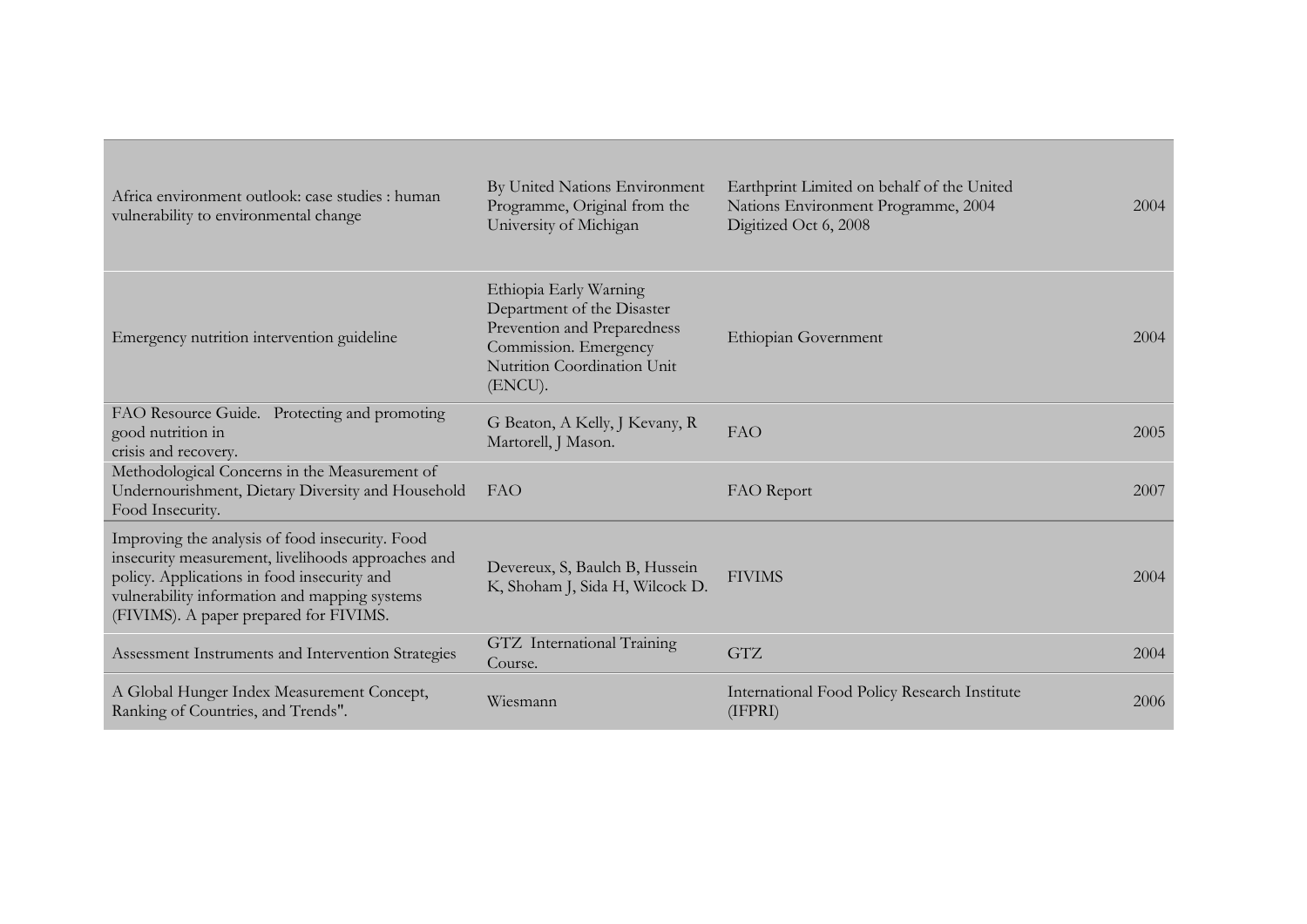| AIDS, poverty, and hunger: challenges and responses                                                                                         | Stuart R. Gillespie.                                                                                                                                          | International Food Policy Research Institute<br>(IFPRI)    | 2006 |
|---------------------------------------------------------------------------------------------------------------------------------------------|---------------------------------------------------------------------------------------------------------------------------------------------------------------|------------------------------------------------------------|------|
| Wildlife and Development Series                                                                                                             | International Institute for<br>Environment and Development,<br>London                                                                                         | International Institute for Environment and<br>Development | 2003 |
| Cajanus: the Caribbean Food & Nutrition Institute<br>quarterly                                                                              | By Caribbean Food and<br><b>Nutrition Institute</b>                                                                                                           | Original from University of Texas                          | 2000 |
| Humanitarian Crisis and Conflict: Food Assistance<br>and Nutritional Security Issues                                                        | By Jeremy Shoham, Fiona<br>O'Reilly, Emergency Nutrition<br>Network, Overseas Development<br>Institute (London, England),<br>Norsk utenrikspolitisk institutt | Overseas Development Institute                             | 1998 |
| A Critical Review of Approaches to Assessing and<br>Monitoring Livelihoods in Situations of Chronic<br>Conflict and Political Instability., | Overseas Development Institute<br>Working Paper 191.                                                                                                          | Overseas Development Institute                             | 2002 |
| Assessing the impact of humanitarian assistance. A<br>review of methods in the food and nutrition sector.                                   | HPG Humanitarian Policy<br>Group Background Paper.                                                                                                            | Overseas Development Institute                             | 2004 |
| Humanitarian Practice Network, Network Paper                                                                                                |                                                                                                                                                               | Overseas Development Institute                             | 2006 |
| The Emergency Nutrition Portfolio,                                                                                                          | <b>Emergency Health and Nutrition</b><br>Forum,                                                                                                               | Save the Children                                          | 2007 |
| Proceedings of a workshop held at the Safari Park<br>Hotel, Nairobi Kenya. "Livestock Marketing in Kenya<br>and Ethiopia"                   | Global Livestock Collaborative<br>Research Support Program.                                                                                                   | Syracuse University NY, USA.                               | 2003 |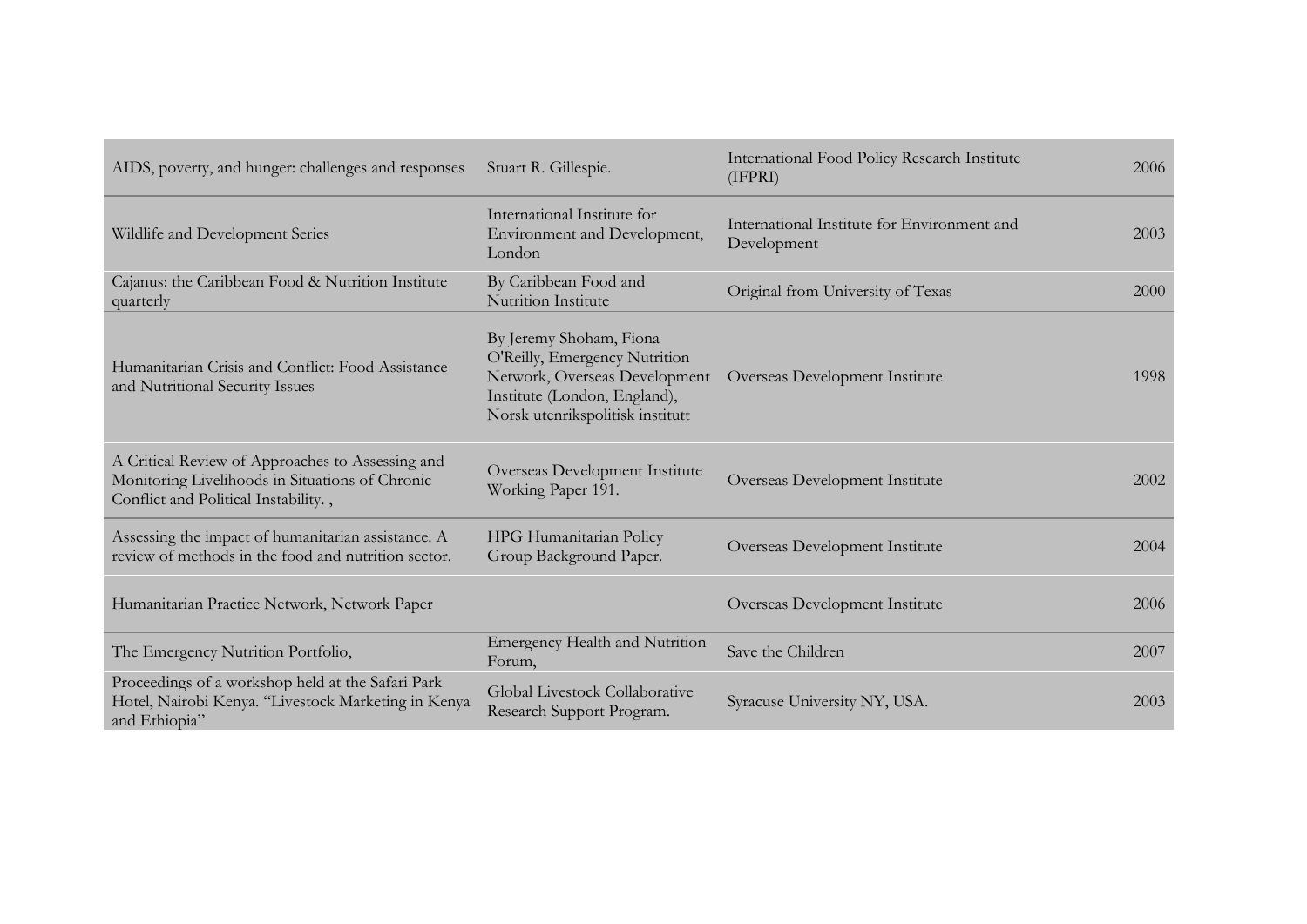| International food aid programs: options to enhance<br>effectiveness : hearing before the Subcommittee on<br>Africa and Global Health of the Committee on<br>Foreign Affairs, House of Representatives, One<br>Hundred Tenth Congress, first session, May 24, 2007 | By United States. Congress.<br>House. Committee on Foreign<br>Affairs. Subcommittee on Africa<br>and Global Health | <b>U.S. G.P.O.</b>                                                                 | 2007 |
|--------------------------------------------------------------------------------------------------------------------------------------------------------------------------------------------------------------------------------------------------------------------|--------------------------------------------------------------------------------------------------------------------|------------------------------------------------------------------------------------|------|
| STATUSUL NUTRIȚIONAL AL FEMEII<br>GRAVIDE, AL COPIILOR CU VÂRSTA SUB 5<br>ANI, AL ȘCOLARILOR ÎN VÂRSTĂ DE 6–7 ANI,<br>ROMÂNIA                                                                                                                                      |                                                                                                                    | <b>UNICEF</b>                                                                      | 2005 |
| Southeast Asian Populations in Crisis.                                                                                                                                                                                                                             | United Nations Population Fund.                                                                                    | United Nations Population Fund and Australian<br>National University, New York, NY | 1998 |
| Discussion Papers on Development Policy, ZEF<br>Bonn, Zentrum für Entwicklungsforschung, Center<br>for Development Research,                                                                                                                                       | Zentrum für<br>Entwicklungsforschung, Center<br>for Development Research,                                          | Universität Bonn. Germany                                                          | 2003 |
| John Hopkins Bloomberg, School of public health<br>report                                                                                                                                                                                                          |                                                                                                                    | University - John Hopkins                                                          | 2005 |
| Masters Thesis "The Role of NGOs in the<br>Reconstruction of Angola after the Civil War".                                                                                                                                                                          | Master of Arts in Development<br>Policy with a focus on NGOs<br>(DENGO), Faculty of Social<br>Sciences,            | University of Bremen.                                                              | 2003 |
| Report U.S.A. DESIGNING RIGHTS-BASED<br>SCHOOL FEEDING PROGRAMS.                                                                                                                                                                                                   | Department of Political Science                                                                                    | University of Hawai'I                                                              | 2007 |
| Research thesis                                                                                                                                                                                                                                                    | Gribble K                                                                                                          | University of Sydney                                                               | 2007 |
| Venezula INSTITUTO DE ALTOS ESTUDIOS<br>"ARNOLDO GABALDÓN" Report                                                                                                                                                                                                  | Instituto de altos estudios                                                                                        | Venezula                                                                           | 2005 |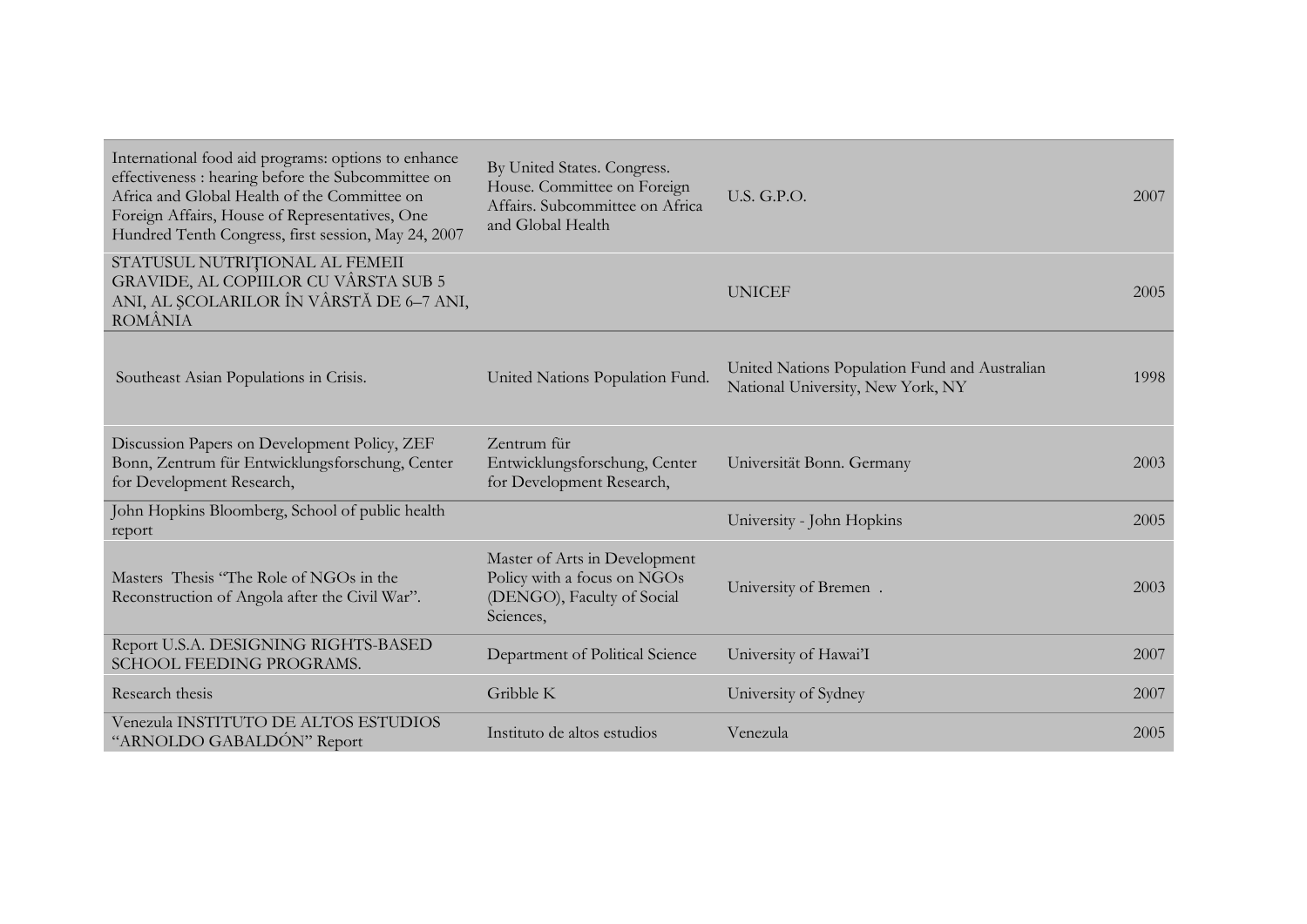| Improving child health in post conflict countries can<br>the World Bank contribute. | Bustreo F, Genovese E,<br>Omobono E, Axelesson H,<br>Bannon L. | World Bank                                                  | 2005 |
|-------------------------------------------------------------------------------------|----------------------------------------------------------------|-------------------------------------------------------------|------|
| Midterm Review of Grant on Institutional Capacity<br>Building to USAID              | Catholic Relief Services (CRS)                                 | USAID website<br>http://pdf.usaid.gov/pdf docs/PDACK457.pdf |      |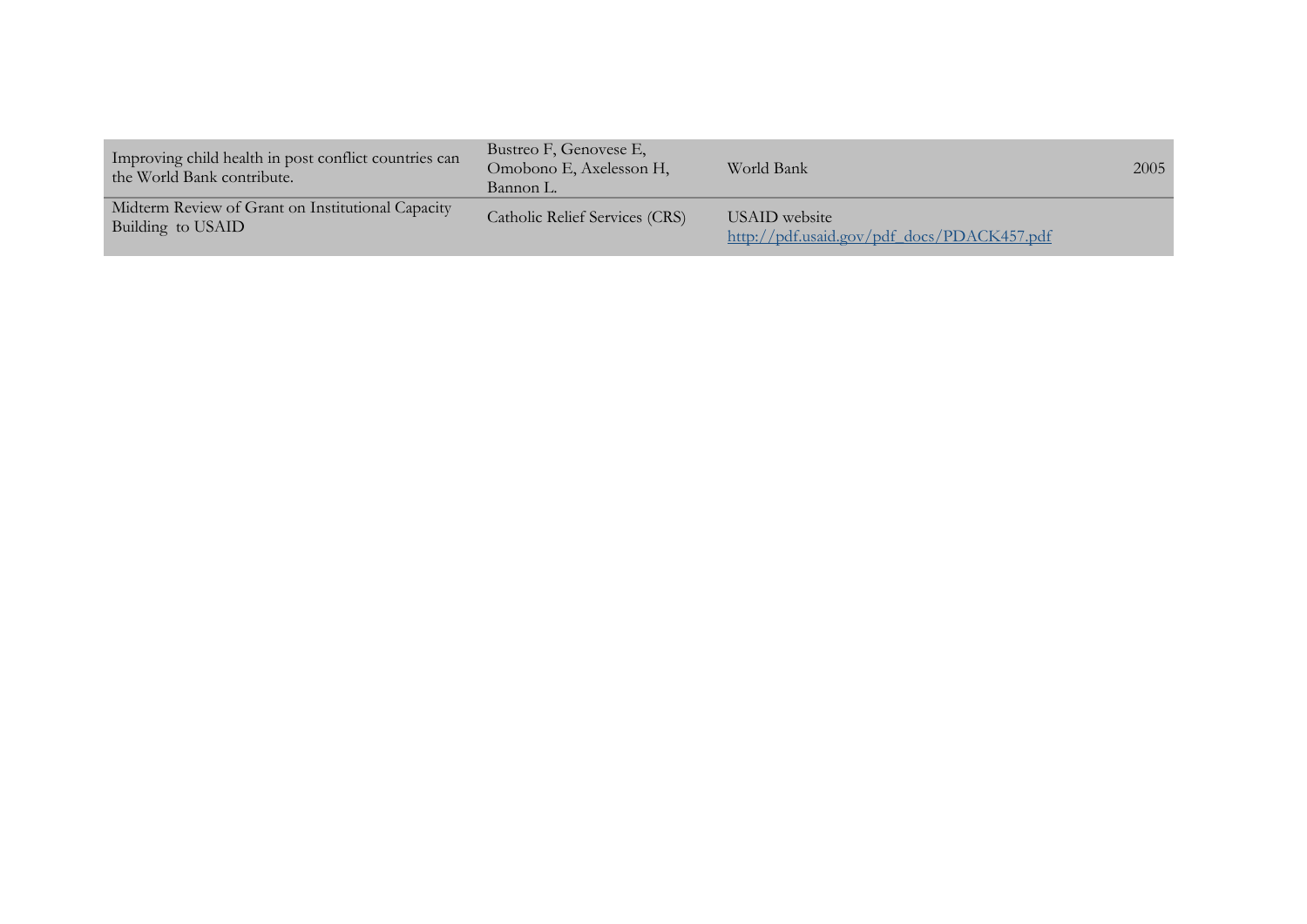### **Section D: ReliefWeb**

ReliefWeb is a leading on-line gateway to information (documents and maps) on humanitarian emergencies and disasters. It is an independent vehicle of information, designed specifically to assist the international humanitarian community in effective delivery of emergency assistance, it provides timely, reliable and relevant information as events unfold, while emphasizing the coverage of 'forgotten emergencies' at the same time. ReliefWeb is administered by the UN Office for the Coordination of Humanitarian Affairs (OCHA).

A search of ReliefWeb indicated 183 documents listed based on a search for 'Field exchange' (exact phrase). These include reports citing *Field Exchange* articles and ENN produced guidelines and are categorised as follows:

# **(ODI) Reports**

# **1. ALNAP**

- Manual for the Provision of General Food Distributions during Emergency Programmes in Malawi. Joint Emergency Food Aid Programme (JEFAP) (2003) and
- Participation by the affected population in relief operations: A review of the experience of DEC agencies during the response to the 1998 famine in south Sudan (2001)

# **2. HPN**

- **ECODI Report:** Nutritional interventions in 'open situations': lessons from north-western Sudan (2002)
- **HPN** Network paper 47 Missing the point, An analysis of food security interventions in the Great Lakes (2004)
- **HPN Humanitarian Practice Network, Humanitarian Policy Group Report Number 15, 2003** According to need? Needs assessment and decision-making in the humanitarian sector (2004)
- 簿 HPN Humanitarian Practice Network, Humanitarian Exchange Number 37 March 2007

### **Journal Articles**

Conflict and Health 2007, 1:11 Public health, conflict and human rights: toward a collaborative research agenda

### **Government Reports**

- DEC: "A Stitch in Time? Independent Evaluation of the Disasters Emergency Committee's Southern Africa Crisis Appeal July 2002 to June 2003"
- 箋 United States Government Accountability Office GAO. Report to Congressional Requesters. Darfur Crisis: Death Estimates Demonstrates Severity of Crisis, but Their Accuracy and accuracy and credibility could be enhanced (2006)
- USAID FEWS NET Understanding nutrition data and the causes of malnutrition in Kenya A special report by the Famine Early Warning Systems Network (FEWS NET) (2006)

#### **UN Initiatives**

- Food Security Analysis Unit (FSAU) Monthly updates on Nutrition situation in Somalia (2001, 8 issues)
- UN Sub-Committee on Nutrition -Report on the Nutrition Situation of Refugees and Displaced Populations 39 (2002)
- United Nations Office for the Coordination of Humanitarian Affairs (OCHA) Humanitarian Update - Uganda Volume II, Issue 1 (2000)
- UNDP Human development report 2007/2008 Famine in Malawi: Causes and consequences
- UNDP Human Development Report 2007/2008 Fighting climate change: Human solidarity in a divided world

### **Field Exchange Issues/Articles**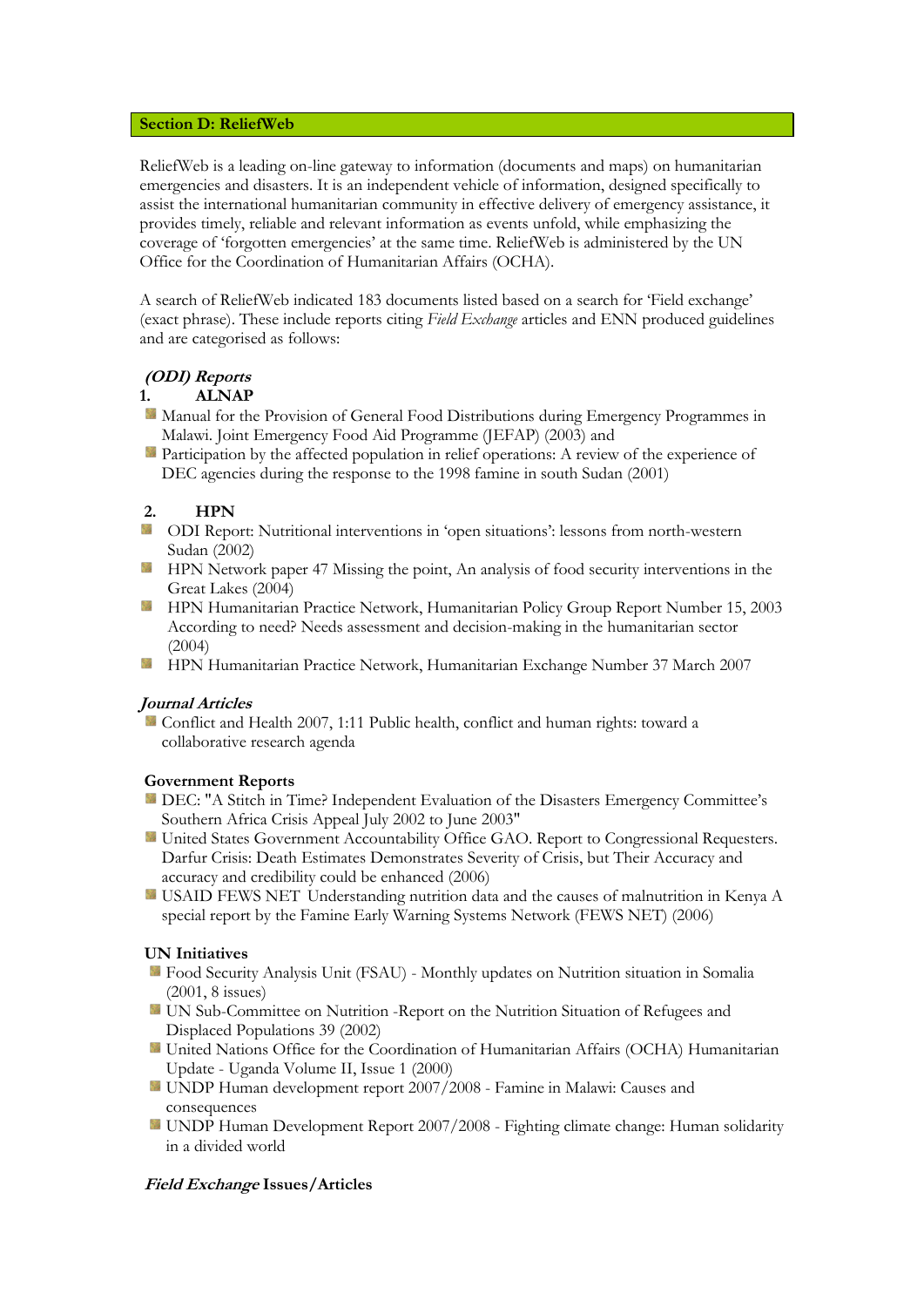A total of 154 articles (with some complete issues) from *Field Exchange* with full pdf reports available covering a wide range of subjects

### **Other Agencies**

- Groupe Urgence Réhabilitation Développement. Linking relief, rehabilitation and development programme (LRRD) in Afghanistan: Jalalabad - A resort city of change (2006)
- ZINSA Save the Children Zimbabwae Emergency Preparedness Bulletin Special Edition on HIV/AIDS and Food Security Issue No.. 23 (2004)
- Tsunami Evaluation Coalition (TEC) South Asia: Joint evaluation of the international response to the Indian Ocean tsunami - Synthesis Report (2006)

#### **Universities**

- Johns Hopkins School of Hygiene and Public Health, Center for Refugee and Disaster Studies. Mortality in North Korean migrant households: a retrospective study (2000)
- University of Notre Dame (Indiana, USA) The Joan B. Kroc Institute for International Peace Studies. Morbidity and Mortality among Iraqi Children (1999)

# **Section E: Training**

An in-depth investigation of ENN cited in 'training' should be considered but far exceeds the scope of this project. A very brief scan via the internet includes the following key documents of reference for field practitioners.

**Sphere Training Manual** – Nutrition module cites four pieces by ENN. One piece is indicated as "Required pre-reading" i.e. Emergency Nutrition Network (1998). Infant Feeding in Emergencies: Policy, Strategy and Practice. Dublin.

Further reading includes:

- Collins, S. 1998. The risks of wet feeding programmes. Emergency Nutrition Network. *Field Exchange* Issue 3. January 1998
- Maxwell, S. 2000. The application of minimum standards during crisis: A practitioner's perspective, southern Sudan 1998/9. Emergency Nutrition Network, *Field Exchange* Issue 11. December 2000
- Banquet S, van Herp M (2000). A pellagra epidemic in Kuito, Angola. *Field Exchange* Issue 10. Emergency Nutrition Network. July 2000

#### **FAO - Food Security Information for Action Programme**

ENN listed as online resource for the Distance learning course. The EC-FAO Food Security Information for Action Programme is funded by the European Union and implemented by the Food and Agriculture Organization of the United Nations [http://www.foodsec.org/DL/course/shortcourseFN/en/ppt/trainerresources/presentati](http://www.foodsec.org/DL/course/shortcourseFN/en/ppt/trainerresources/presentation) [on0](http://www.foodsec.org/DL/course/shortcourseFN/en/ppt/trainerresources/presentation)281.ppt.

#### **UNICEF/WHO**

BABY-FRIENDLY HOSPITAL INITIATIVE Revised, Updated and Expanded for Integrated Care Preliminary Version for Country Implementation January 2006. References ENN resources. [http://www.babyfriendly.org.hk/images/cms/File/BFHI\\_Revised\\_Section1.pdf](http://www.babyfriendly.org.hk/images/cms/File/BFHI_Revised_Section1.pdf)

#### **WHO**

**The World Health organisation has listed the Emergency Nutrition Network in their** Nutrition in Emergencies webpage as a source for "useful information on specific emergencies". See website <https://www.who.int/nutrition/topics/emergencies/en/index.html> (last accessed 15 April 2009). Resources produced by the ENN (training modules 1 and 2 on Infant and Young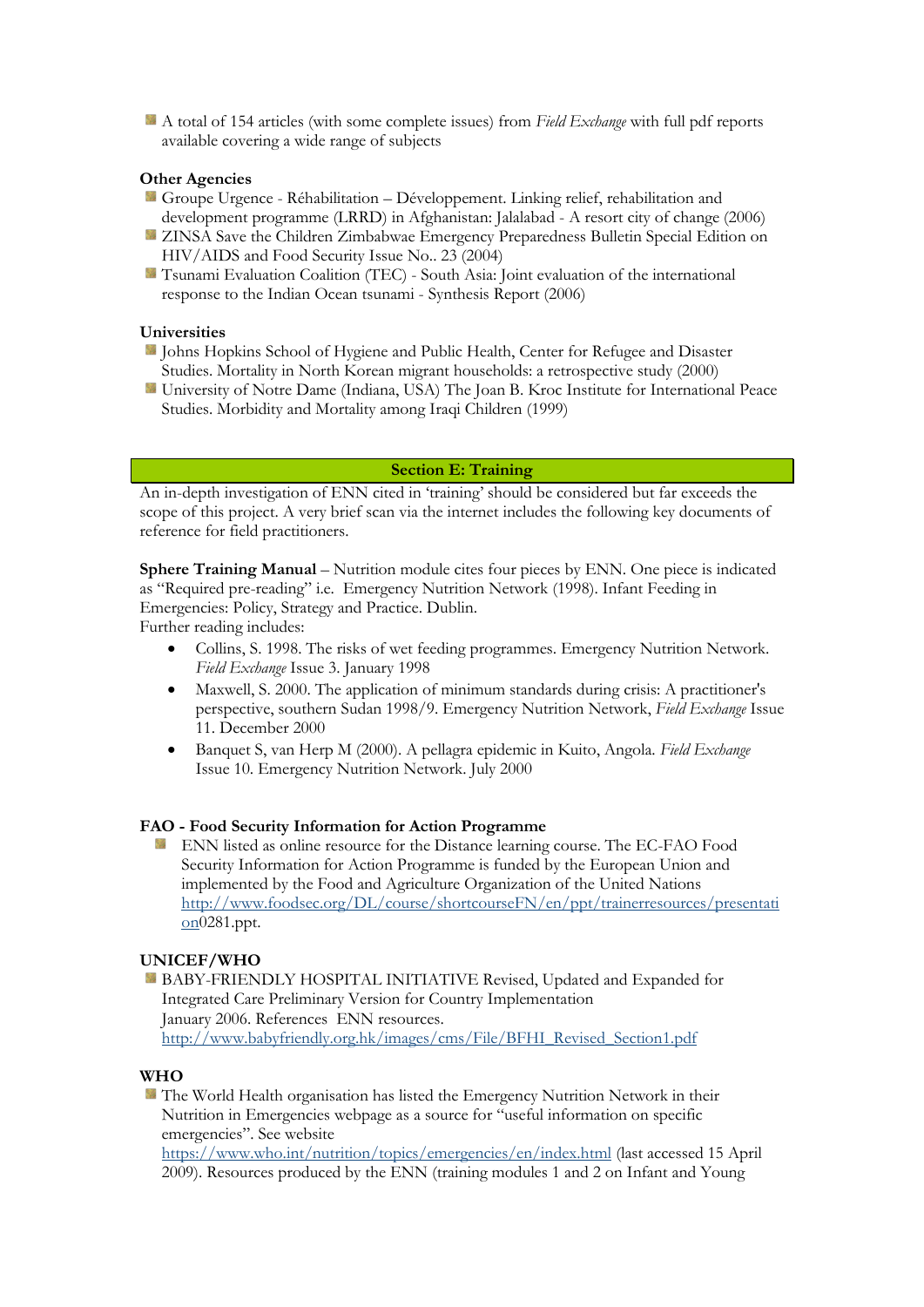Child Feeding in Emergencies (IFE), a Model Joint Statement on IFE and Operational Guidance on IFE are listed as recommended WHO publications on nutrition in emergencies <http://www.who.int/nutrition/publications/emergencies/en/index.html> (accessed 25 April 2009).

- **The WHO Guidelines on Food and nutrition needs in emergencies by WHO, UNHCR, UNICEF,** WFP (2004) cites ENN resources and reports
- **WHO** *Technical guidelines for health action in crises*. In the Manual for Tools in Analysing disrupted health sectors, Module 4 entitled "Health Status and Health Needs" cites three different articles from *Field Exchange*:
	- o Collins S. The dangers of rapid assessment. In: *Field Exchange*. Emergency Nutrition Network. Issue 14. November 2001.
	- o Myatt M. Taylor A. Courtland Robinson W. A method for estimating mortality rates using previous birth history. *Field Exchange*. 17. 2002.
	- o Woodruff B. A. Measuring mortality rates in cross-sectional surveys: a commentary. *Field Exchange*. 17. 2002.

### **WHO, UNICEF, FANTA**

African Regional Training on Integrated Management of Severe Malnutrition, Dar es Salaam, 20th to 30th September 2006

#### **UNESCO**

Training Resources included in UNESCOs (United Nations Educational, Scientific and Cultural Organization) Open Training Platform programme in Food Aid. Specifically articles "From Food Crisis to Fair Trade - Livelihoods Analysis, Protection and Support in Emergencies" and "Targeting Food Aid in Emergencies".

### **Tulane University**

Cited in their lecture presentation on Therapeutic feeding programs via the PANDA (Practical analysis of nutritional data) course. Nutritional Assessment and Interventions in Emergency Settings (ppt.)

**<http://www.tulane.edu/~panda2/Emergency/emhome.htm>**

#### **The University of Denver**

*Health & Humanitarian Aid Course* (2009) cites ENN as background reading resource

**University College London** provides link to ENN as Library stock of resources

#### **Macfarlane Burnet Institute for Medical Research and Public Health, Australia**

Course in Refugee Health utilises articles from *Field Exchange* to develop it's course (personal correspondence)

### **Section F: Other Institutions identified citing work from ENN**

This section represents a sample of the broad spectrum of agencies/universities which have cited work by ENN/*Field Exchange*. The list is by no means exhaustive – rather a 'dip' into the internet sources that have published articles online. There was no means (largely due to time constraints) to further validate other literature or sources external to the internet publishing forum. Some of these agencies/institutions are profiled below and all have some reference or articles available online which cite work of ENN.

#### **UN Sub-committee on Nutrition – http://www.unscn.org/**

*Field Exchange* features on the Home page as a direct link.

The mandate of the SCN is to promote cooperation among UN agencies and partner organizations in support of community, national, regional, and international efforts to end malnutrition in all of its forms in this generation. It will do this by refining the direction, increasing the scale and strengthening the coherence and impact of actions against malnutrition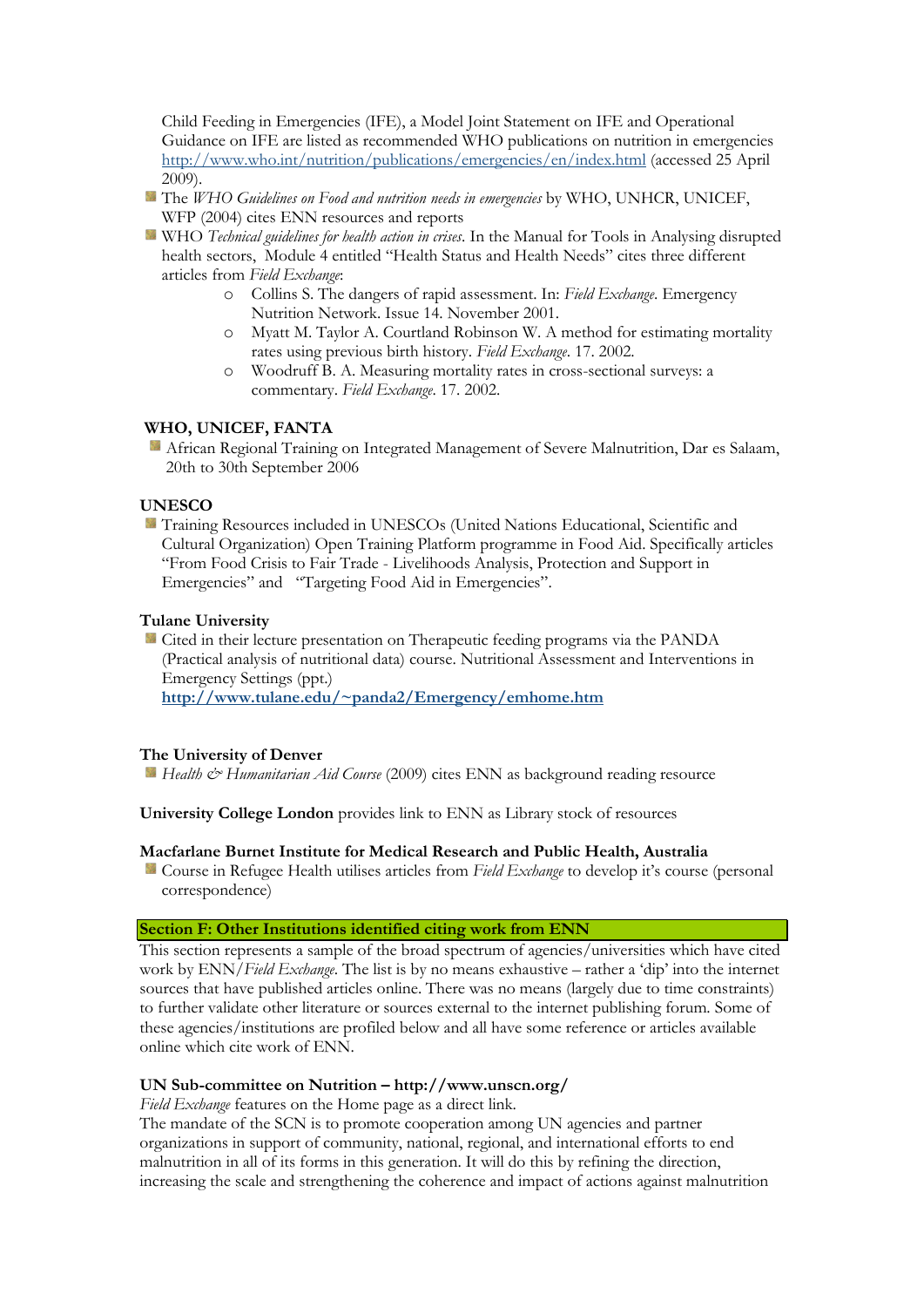world wide, and raise awareness of nutrition problems and mobilize commitment to solve them at global, regional and national levels. ENN regularly cited in its publication the Nutrition Information in Crisis Situations (NICS) (See Reliefweb results)

### **Food and Nutrition Technical Assistance II Project (FANTA-2),** 2008 – 2013

FANTA-2 works to improve nutrition and food security policies, strategies and programs through technical support to the U.S. Agency for International Development (USAID) and its partners, including host country governments, international organizations and NGO implementing partners. Focus areas for technical assistance include maternal and child health and nutrition, HIV and other infectious diseases, food security and livelihood strengthening, and emergency and reconstruction. FANTA-2 develops and adapts approaches to support the design and quality implementation of field programs, while building on field experience to improve and expand the evidence base, methods and global standards for nutrition and food security programming. The project is funded by USAID and managed by the Bureau for Global Health (GH).

This website cites several articles, meeting reports and ENN 'special supplement' publications.

# **Development gateway**

The Development Gateway Foundation based inWashington DC was launched by the World Bank and is the hub for a world-wide network of over 50 Country Gateways. Australia was a founding member and funding contributor of the Development Gateway Foundation and has become the first OECD country to develop its own Country Gateway.

The Australian Development Gateway (ADG) is an integral part of this major international initiative and highlights ENN as a resource link in the Disaster management section of Health Issues. It provides a direct link to the ENN with background information.

# **Research & Development Institutes worldwide:**

#### **Germany**

1. Bonn:

The CENTER FOR DEVELOPMENT RESEARCH (ZEF) was established in 1995 as an international, interdisciplinary research institute at the University of **Bonn**. Research and teaching at ZEF aims to contribute to resolving political, economic and ecological development problems. ZEF closely cooperates with national and international partners in research and development organizations.

For information, see: http://www.zef.de.

ZEF – DISCUSSION PAPERS ON DEVELOPMENT POLICY are intended to stimulate discussion among researchers, practitioners and policy makers on current and emerging development issues. Each paper has been exposed to an internal discussion within the Center for Development Research (ZEF) and an external review. The papers mostly reflect work in progress.

2. Bremen: MASTER OF ARTS IN DEVELOPMENT POLICY, University of Bremen

# **USA**

# **John Hopkins Bloomberg**

The Johns Hopkins Bloomberg School of Public Health is dedicated to the education of a diverse group of research scientists and public health professionals, a process inseparably linked to the discovery and application of new knowledge, and through these activities, to the improvement of health and prevention of disease and disability around the world. Articles cite work from ENN (*Field Exchange*).

### **UK**

### **Humanitarian Policy Group of the ODI**

Humanitarian Practice Network is an independent forum for humanitarians to share and disseminate information, analysis and experience. We publish specialist resources for